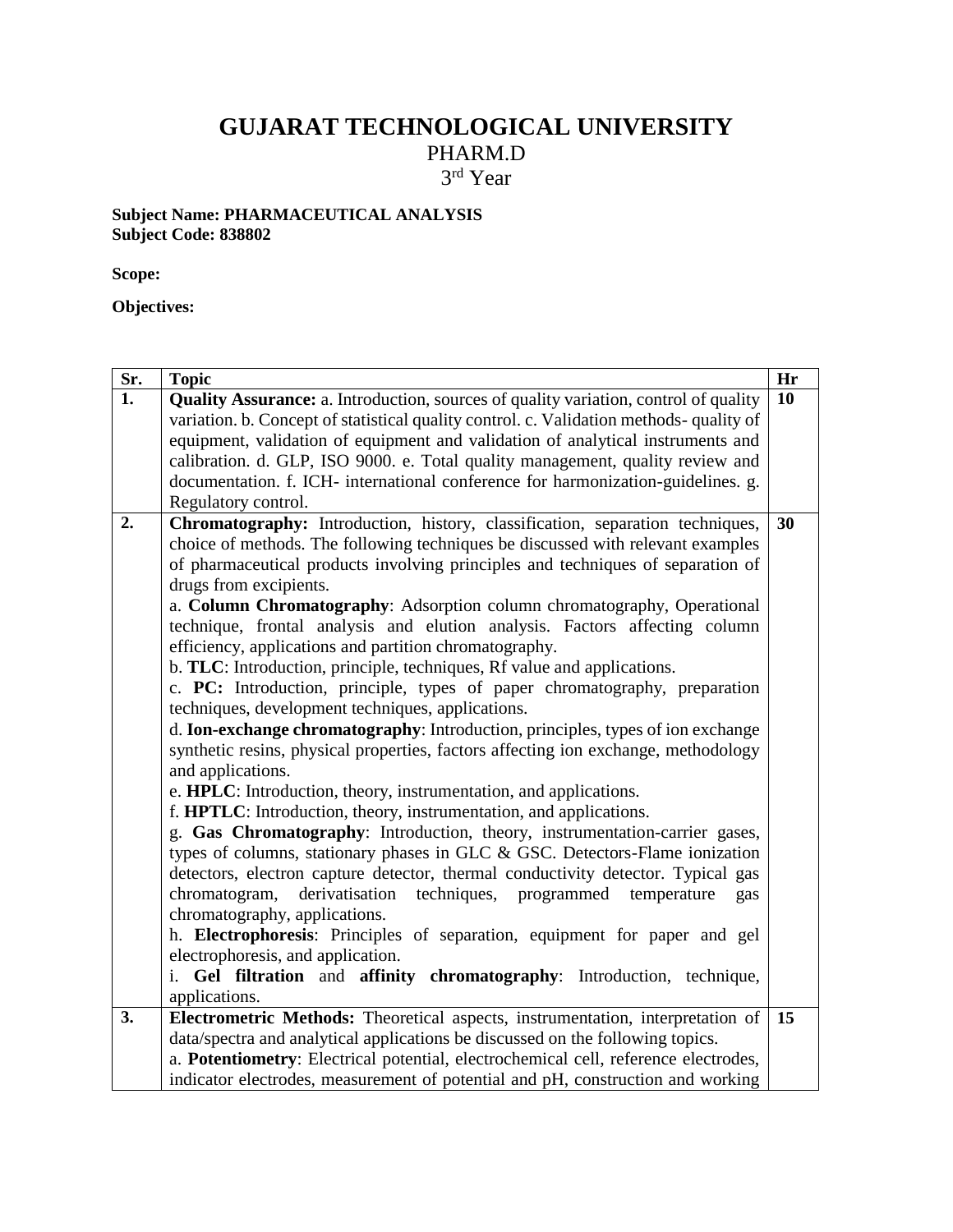|    | of electrodes, Potentiometric titrations, methods of detecting end point, Karl     |    |
|----|------------------------------------------------------------------------------------|----|
|    | Fischer titration.                                                                 |    |
|    | b. Conductometry: Introduction, conductivity cell, conductometric titrations and   |    |
|    | applications.                                                                      |    |
|    | c. Polarography: Instrumentation, DME, residual current, diffusion current and     |    |
|    | limiting current, polarographic wave, Ilkovic's equation, Effect of oxygen on      |    |
|    | polarographic wave, Polarographic maxima and suppressors and applications.         |    |
|    | d. Amperometric Titrations: Introduction, types of electrodes used, reference and  |    |
|    | indicator electrode, instrumentation, titration procedure, advantages<br>and       |    |
|    | disadvantages of Amperometry over potentiometry. Pharma applications               |    |
| 4. | Spectroscopy: Theoretical aspects, instrumentation, elements of interpretation of  | 35 |
|    | data/spectra and application of analytical techniques be discussed on:             |    |
|    | a. Absorption Spectroscopy: - Theory of electronic, atomic and molecular spectra.  |    |
|    | Fundamental laws of photometry, Beer-Lambert's Law, application and its            |    |
|    | deviation, limitation of Beer law, application of the law to single and multiple   |    |
|    | component analysis, measurement of equilibrium constant and rate constant by       |    |
|    | spectroscopy. Spectra of isolated chromophores, auxochromes, batho-chromic         |    |
|    | shift, hypsochromic shift, hyperchromic and hypochromic effect, effect of solvent  |    |
|    |                                                                                    |    |
|    | on absorption spectra, molecular structure and infrared spectra.                   |    |
|    | <b>Instrumentation</b> – Photometer, U.V.-Visible spectrophotometer – sources of   |    |
|    | U.V.-Visible radiations, collimating systems, monochromators, samples cells and    |    |
|    | following detectors-Photocell, Barrier layer cell, Phototube, Diode array,         |    |
|    | applications of U.V.-Visible spectroscopy in pharmacy and spectrophotometric       |    |
|    | titrations.                                                                        |    |
|    | Infrared Spectroscopy: Vibrational transitions, frequency - structure              |    |
|    | correlations, Infrared absorption bands, Instrumentation-IR spectro-meter -        |    |
|    | sources of IR, Collimating systems, monochromators, sample cells, sample           |    |
|    | handling in IR spectroscopy and detectors-Thermocouple, Golay Cells,               |    |
|    | Thermistor, Bolometer, Pyroelectric detector, Applications of IR in pharmacy.      |    |
|    | - Fluorimetric Analysis: Theory, luminescence, factors affecting fluorescence,     |    |
|    | quenching. Instrumentation, Applications, fluorescent indicators, study of         |    |
|    | pharmaceutically important compounds estimated by fluorimetry                      |    |
|    | b. Flame Photometry: Theory, nebulisation, flame and flame temperature,            |    |
|    | interferences, flame spectrometric techniques and instrumentation and              |    |
|    | pharmaceutical applications.                                                       |    |
|    | c. Atomic Absorption Spectrometry: Introduction, Theory, types of electrodes,      |    |
|    | instrumentation and applications.                                                  |    |
|    | d. Atomic Emission Spectroscopy: Spectroscopic sources, atomic emission            |    |
|    | spectrometers, photographic and photoelectric detection.                           |    |
|    | e. NMR $\&$ ESR (introduction only): Introduction, theoretical aspects and         |    |
|    | applications.                                                                      |    |
|    | f. Mass Spectroscopy: (Introduction only) – Fragmentation, types of ions           |    |
|    | produced mass spectrum and applications.                                           |    |
|    | g. Polarimetry: (Introduction only) – Introduction to optical rotatory dispersion, |    |
|    | circular dichroism, polarimeter.                                                   |    |
|    | h. X-RAY Diffraction: (Introduction only) – Theory, reciprocal lattice concept,    |    |
|    | diffraction patterns and applications.                                             |    |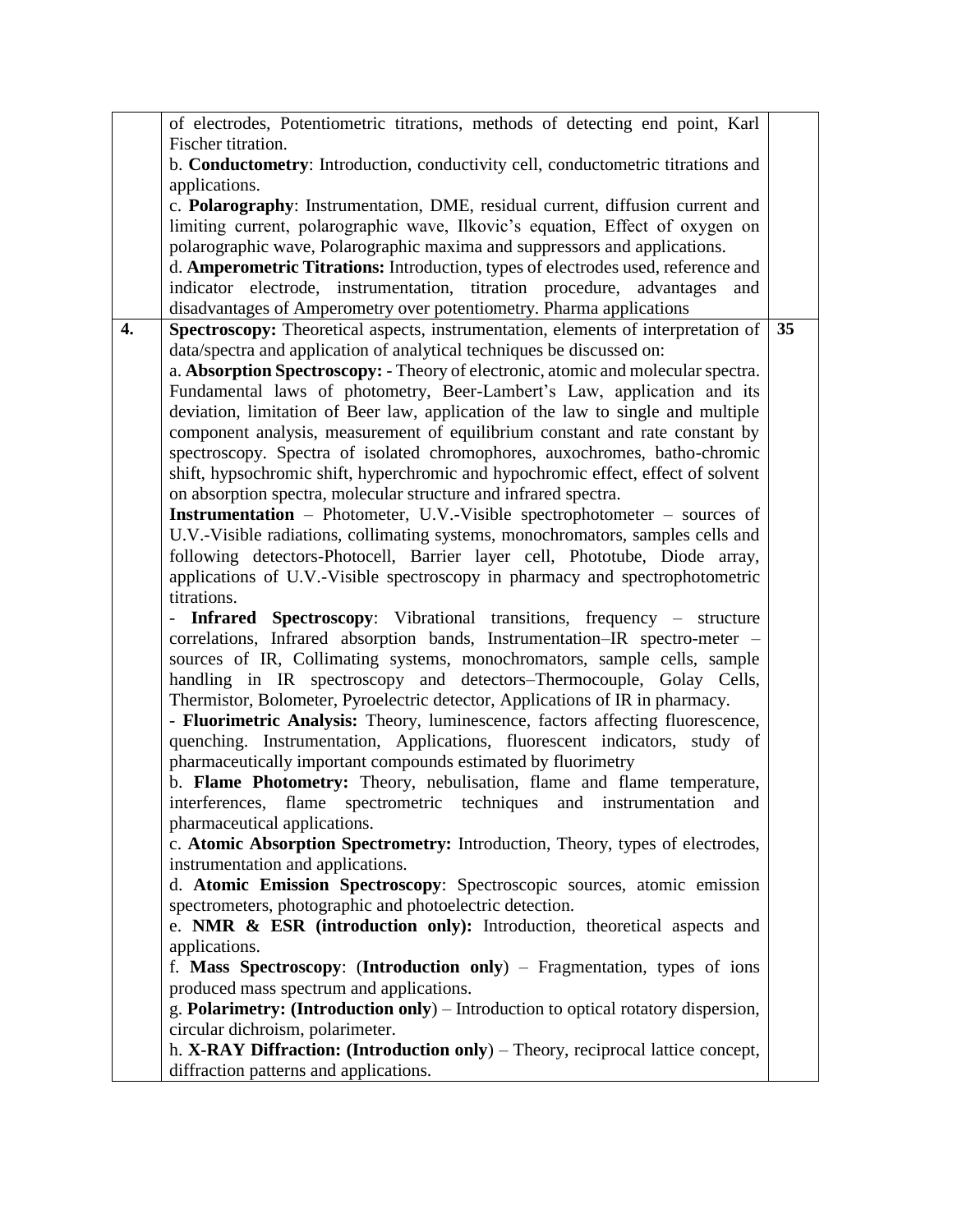|      |  | i. Thermal Analysis: Introduction, instrumentation, applications, and DSC and |  |  |
|------|--|-------------------------------------------------------------------------------|--|--|
| DTA. |  |                                                                               |  |  |

### **REFERENCES:**

- 1. Molecular Biology of the Cell by Alberts B., Bray, D., Lewis, J., Raff M., Roberts, K and Watson, JD, 3rd edition.
- 2. Molecular Cell Biology By Lodish, H., Baltimore, D., Berk, A et al., 5th edition.
- 3. Molecular Biology by Turner, PC., McLennan, AG., Bates, AD and White MRH 2nd edition.
- 4. Genes VIII by Lewin, B., (2004)
- 5. Pharmaceutical Biotechnology, by Crommelin, DJA and Sindelar RD (1997)
- 6. Recombinant DNA by Watson, JD., Gilman, M., et al., (1996)
- 7. Biopharmaceutical: Biochemistry and Biotechnology by Walsh, G., (1998)

## **List of Experiments:**

- 1. Separation and identification of Amino Acids by Paper Chromatography.
- 2. Separation and identification of Sulpha drugs by TLC technique.
- 3. Effect of pH and solvent on the UV spectrum of given compound.
- 4. Comparison of the UV spectrum of a compound with that of its derivatives.
- 5. Determination of dissociation constant of indicators using UV-Visible spectroscopy.
- 6. Conductometric titration of mixture of acids with a strong base.
- 7. Potentiometric titration of a acid with a strong base.
- 8. Estimation of drugs by Fluorimetric technique.
- 9. Study of quenching effect in fluorimetry.
- 10. Colourimetric estimation of Supha drugs using BMR reagent.
- 11. Simultaneous estimation of two drugs present in given formulation.
- 12. Assay of Salicylic Acid by colourimetry.
- 13. Determination of Chlorides and Sulphates in Calcium gluconate by Nepheloturbidimetric Method.
- 14. Determination of Na/K by Flame Photometry.
- 15. Determination of pKa using pH meter.
- 16. Determination of specific rotation.
- 17. Comparison of the IR spectrum of a compound with that of its derivatives.
- 18. Demonstration of HPLC.
- 19. Demonstration of HPTLC.
- 20. Demonstration of GC-MS.
- 21. Demonstration of DSC.
- 22. Interpretation of NMR spectra of any one compound.

### **Reference Books:**

- 1. Text Book of Pharm. Analysis by Higuchi. T and Hasen. E. B., New York Inter Science Publishers.
- 2. Quantitative Pharma. Analysis by Jenkins, The Blakiston division, New York.
- 3. Quantitative Drug Analysis, by Garrot. D, Chapman & Hall Ltd., London.
- 4. Undergraduate Instrumental Analysis by James. E., CBS Publishers.
- 5. Instrumental Analysis by Willard and Merritt, EWP, East West Press Ltd., Delhi/Madras.
- 6. Pharm Analysis by Skoog and West, Sounders Manipal College Publishing.
- 7. Text Book of Chemical Analysis, by A.I.Vogel, ELBS with Macmillan press, Hampshire.